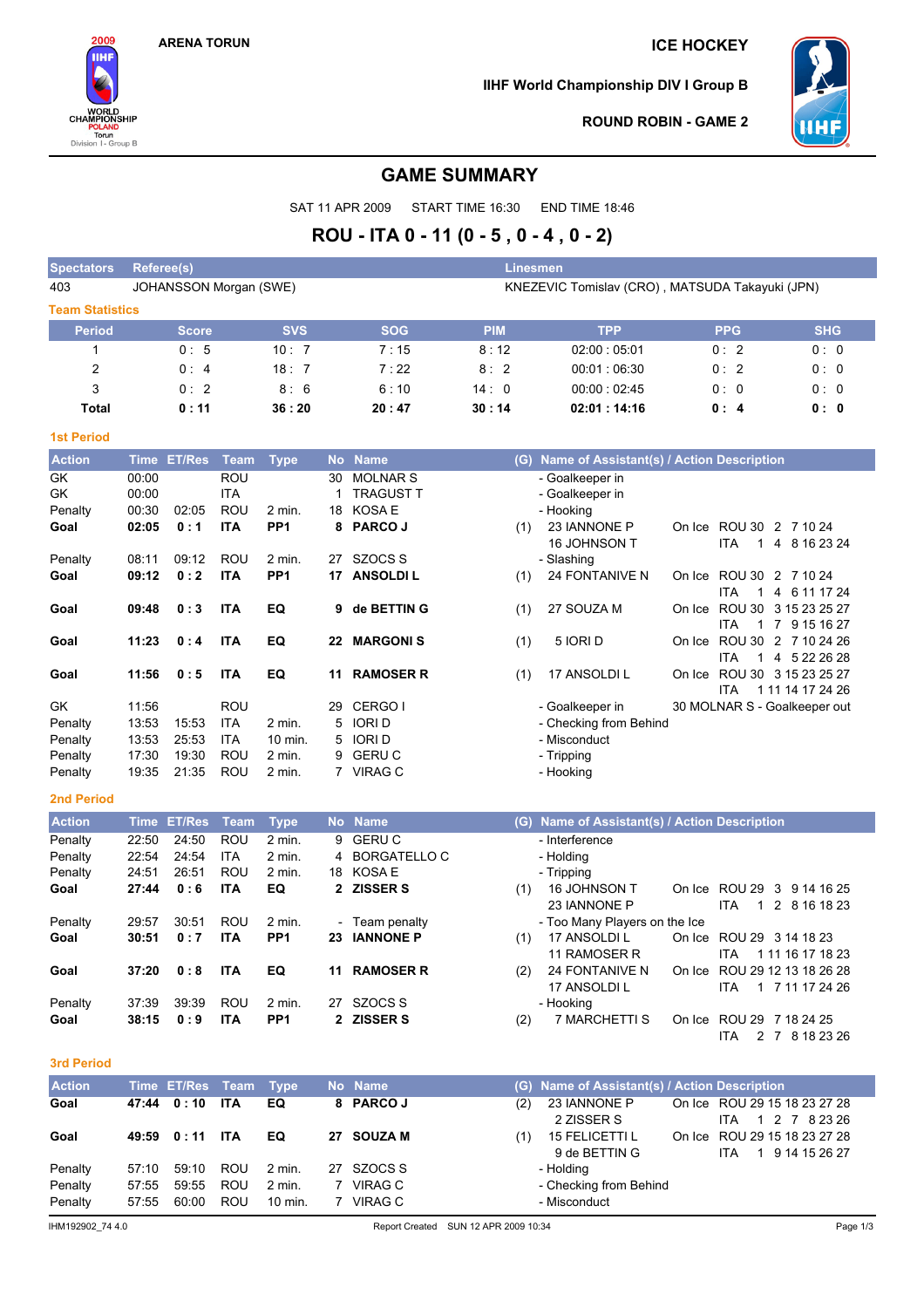

## **IIHF World Championship DIV I Group B**



## **ROUND ROBIN - GAME 2**

| <b>Action</b> | Time ET/Res Team Type |     | - No Name | (G) Name of Assistant(s) / Action Description |
|---------------|-----------------------|-----|-----------|-----------------------------------------------|
| GK            | 60:00                 | ROU |           | 29 CERGO I - Goalkeeper out                   |
| GK            | 60:00                 | ITA |           | 1 TRAGUST T - Goalkeeper out                  |

#### **Goalkeeper Records**

#### **Team : ROU - Romania Team : ITA - Italy**

| No Name            | <b>SOG</b> | <b>SVS</b> | <b>MIP</b> | No Name               | <b>SOG</b> | <b>SVS</b> | <b>MIP</b> |
|--------------------|------------|------------|------------|-----------------------|------------|------------|------------|
| 29 CERGO Istvan    | 37         | 31         | 48:04      | <b>TRAGUST Thomas</b> | 20         | 20         | 60:00      |
| 30 MOLNAR Szabolcs |            | Б.         | 11:56      | 30 RUSSO Adam         |            |            |            |

#### **Game Statistics**

|                 | Team: ROU (red)         |          |   |            |                |                |                      |           |                |       |
|-----------------|-------------------------|----------|---|------------|----------------|----------------|----------------------|-----------|----------------|-------|
|                 |                         |          |   |            |                |                | <b>Shots on Goal</b> |           |                |       |
| No Pos Name     |                         | G        | A | <b>PIM</b> | 1              | $\overline{2}$ | 3                    | <b>OT</b> | <b>TS</b>      | $+/-$ |
| 2 D             | <b>SPRENCZ Istvan</b>   | $\Omega$ | 0 | 0          | $\Omega$       | $\mathbf 0$    | 0                    |           | 0              | $-1$  |
| 10 <sub>D</sub> | <b>ANTAL Istvan</b>     | 0        | 0 | 0          | 0              | 0              | 0                    |           | 0              | $-1$  |
| 15F             | <b>ZSOK Levente</b>     | 0        | 0 | 0          | $\Omega$       | 0              | 0                    |           | 0              | $-4$  |
| 23 F            | <b>MODOVAN Ervin</b>    | 0        | 0 | 0          | 3              | 0              | 2                    |           | 5              | $-4$  |
| 27 F            | <b>SZOCS Szabolcs</b>   | 0        | 0 | 6          | 0              | 2              | $\mathbf{1}$         |           | 3              | $-4$  |
| 9F              | <b>GERU Catalin</b>     | 0        | 0 | 4          | 0              | 0              | 0                    |           | 0              | $-1$  |
| 14 F            | <b>GEORGESCU Mihail</b> | 0        | 0 | 0          | 0              | $\Omega$       | 1                    |           |                | $-1$  |
| 16 D            | <b>TANKO Szabolcs</b>   | $\Omega$ | 0 | 0          |                | $\Omega$       | 0                    |           |                | $-1$  |
| 18 D            | <b>KOSA Endre</b>       | 0        | 0 | 4          |                | $\Omega$       | 0                    |           |                | $-3$  |
| 28 D            | <b>PAPP Szabolcs</b>    | 0        | 0 | 0          | $\Omega$       | 1              | 1                    |           | $\overline{2}$ | $-3$  |
| 3 D             | <b>MOLNAR SZABOLCS</b>  | 0        | 0 | 0          | 0              | 2              | 0                    |           | $\overline{2}$ | $-3$  |
| 6F              | <b>BECZE Tihamer</b>    | 0        | 0 | 0          |                | 0              | 0                    |           | 1              | 0     |
| 7F              | <b>VIRAG Csanad</b>     | 0        | 0 | 14         | 0              |                | 1                    |           | $\overline{2}$ | $-1$  |
| 24 F            | <b>MOLNAR Zsolt</b>     | 0        | 0 | 0          | 1              | $\mathbf 0$    | 0                    |           | 1              | $-1$  |
| 25 D            | NAGY Csaba              | $\Omega$ | 0 | 0          | $\Omega$       | $\Omega$       | 0                    |           | $\Omega$       | $-3$  |
| 4 D             | <b>DAVID Attila</b>     | 0        | 0 | 0          | 0              | 0              | 0                    |           | $\Omega$       | 0     |
| 12F             | TAPU Ciprian            | 0        | 0 | 0          | 0              | 0              | 0                    |           | 0              | $-1$  |
| 13 F            | PASCARU Leonard         | 0        | 0 | 0          | 0              | 1              | 0                    |           | 1              | $-1$  |
| 26 F            | <b>IMECS Attila</b>     | 0        | 0 | 0          | $\Omega$       | 0              | 0                    |           | 0              | $-2$  |
| 29 GK           | CERGO Istvan            | 0        | 0 | 0          | $\Omega$       | 0              | 0                    |           | 0              |       |
| 30 GK           | <b>MOLNAR Szabolcs</b>  | 0        | 0 | 0          | 0              | 0              | 0                    |           | $\Omega$       |       |
| <b>Total</b>    |                         | 0        | 0 | 28         | $\overline{7}$ | $\overline{7}$ | 6                    |           | 20             |       |

### **Head Coach :** SKINNER Thomas

|             | <b>Team : ITA (white)</b>   |               |                |             |          |                |                |           |                |       |  |
|-------------|-----------------------------|---------------|----------------|-------------|----------|----------------|----------------|-----------|----------------|-------|--|
|             |                             | Shots on Goal |                |             |          |                |                |           |                |       |  |
| No Pos Name |                             | G             | A              | <b>PIM</b>  |          | $\overline{2}$ | 3              | <b>OT</b> | <b>TS</b>      | $+/-$ |  |
| 4 D         | <b>BORGATELLO Christian</b> | 0             | 0              | 2           | 2        | 0              |                |           | 3              | $+1$  |  |
| 6 D         | STRAZZABOSCO Michele        | 0             | 0              | 0           |          |                | 0              |           | 2              | 0     |  |
| 11F         | <b>RAMOSER Roland</b>       | 2             |                | 0           | 0        | 3              | 0              |           | 3              | $+2$  |  |
| 17F         | <b>ANSOLDI Luca</b>         |               | 3              | 0           |          | $\overline{2}$ | $\overline{2}$ |           | 5              | $+2$  |  |
| 24 F        | <b>FONTANIVE Nicola</b>     | 0             | $\overline{2}$ | $\mathbf 0$ | $\Omega$ | $\Omega$       | 0              |           | 0              | $+2$  |  |
| 9 F         | de BETTIN Giorgio           |               |                | 0           |          | 1              | 0              |           | 2              | $+2$  |  |
| 14 D        | <b>HOFER Armin</b>          | 0             | 0              | 0           | 0        | 2              | 0              |           | $\overline{2}$ | $+2$  |  |
| 15F         | <b>FELICETTI Luca</b>       | 0             |                | $\Omega$    | 2        | $\Omega$       | $\Omega$       |           | $\overline{2}$ | $+2$  |  |
| 26 D        | <b>HELFER Armin</b>         | 0             | 0              | 0           |          | 0              | 0              |           |                | $+5$  |  |
| 27 F        | SOUZA Michael               |               | 1              | 0           |          | 1              | 3              |           | 5              | $+2$  |  |
| 2F          | ZISSER Stefan               | 2             |                | $\mathbf 0$ |          | 3              | 0              |           | 4              | $+2$  |  |